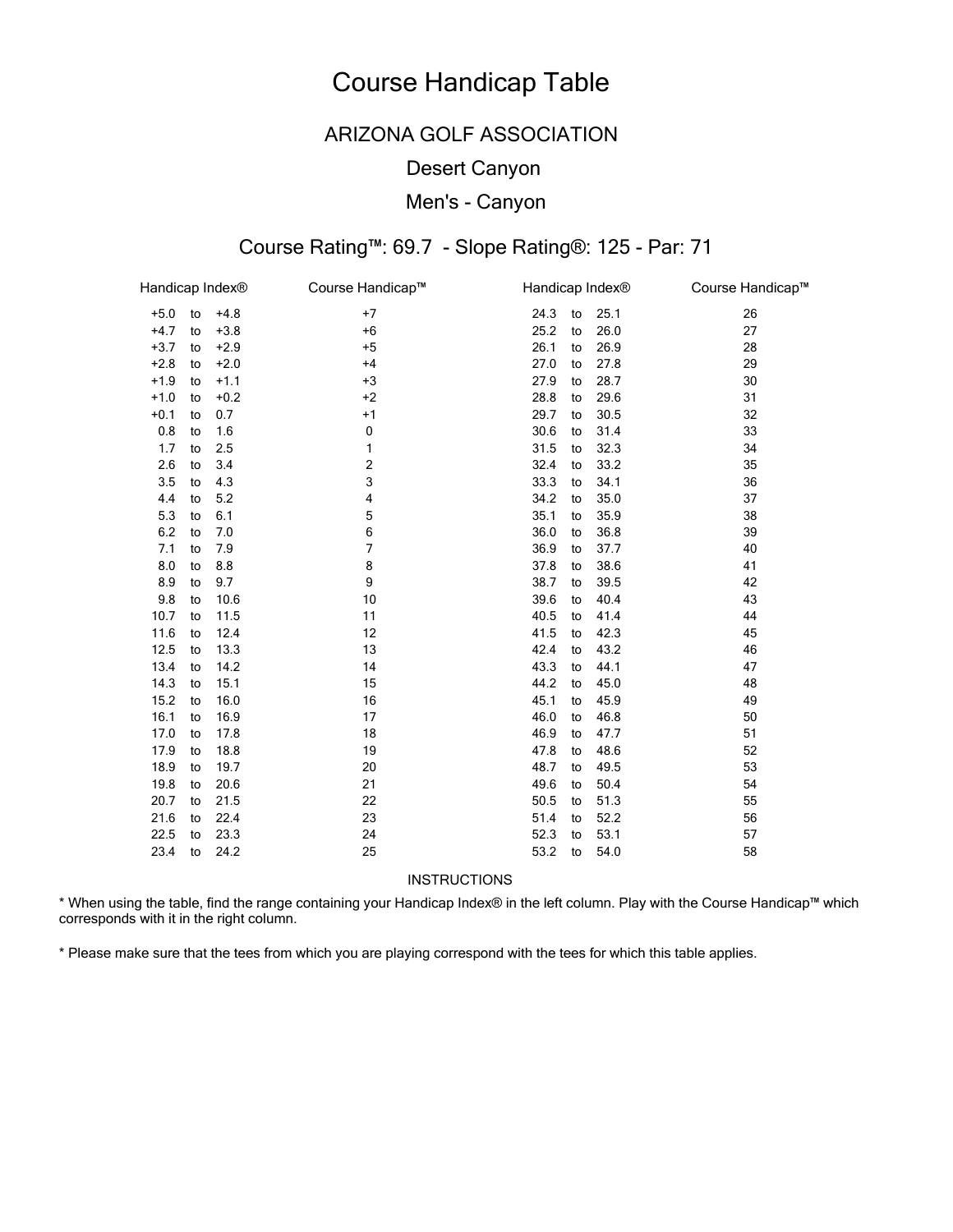## ARIZONA GOLF ASSOCIATION

### Desert Canyon

### Men's - Sky

# Course Rating™: 69.0 - Slope Rating®: 123 - Par: 71

| Handicap Index® |    |        | Course Handicap™ | Handicap Index® |    |      | Course Handicap™ |
|-----------------|----|--------|------------------|-----------------|----|------|------------------|
| $+5.0$          | to | $+4.2$ | $+7$             | 24.4            | to | 25.2 | 25               |
| $+4.1$          | to | $+3.3$ | $+6$             | 25.3            | to | 26.1 | 26               |
| $+3.2$          | to | $+2.3$ | $+5$             | 26.2            | to | 27.1 | 27               |
| $+2.2$          | to | $+1.4$ | $+4$             | 27.2            | to | 28.0 | 28               |
| $+1.3$          | to | $+0.5$ | $+3$             | 28.1            | to | 28.9 | 29               |
| $+0.4$          | to | 0.4    | $+2$             | 29.0            | to | 29.8 | 30               |
| 0.5             | to | 1.3    | $+1$             | 29.9            | to | 30.7 | 31               |
| 1.4             | to | 2.2    | 0                | 30.8            | to | 31.6 | 32               |
| 2.3             | to | 3.2    | 1                | 31.7            | to | 32.6 | 33               |
| 3.3             | to | 4.1    | 2                | 32.7            | to | 33.5 | 34               |
| 4.2             | to | 5.0    | 3                | 33.6            | to | 34.4 | 35               |
| 5.1             | to | 5.9    | 4                | 34.5            | to | 35.3 | 36               |
| 6.0             | to | 6.8    | 5                | 35.4            | to | 36.2 | 37               |
| 6.9             | to | 7.8    | 6                | 36.3            | to | 37.2 | 38               |
| 7.9             | to | 8.7    | 7                | 37.3            | to | 38.1 | 39               |
| 8.8             | to | 9.6    | 8                | 38.2            | to | 39.0 | 40               |
| 9.7             | to | 10.5   | 9                | 39.1            | to | 39.9 | 41               |
| 10.6            | to | 11.4   | 10               | 40.0            | to | 40.8 | 42               |
| 11.5            | to | 12.4   | 11               | 40.9            | to | 41.8 | 43               |
| 12.5            | to | 13.3   | 12               | 41.9            | to | 42.7 | 44               |
| 13.4            | to | 14.2   | 13               | 42.8            | to | 43.6 | 45               |
| 14.3            | to | 15.1   | 14               | 43.7            | to | 44.5 | 46               |
| 15.2            | to | 16.0   | 15               | 44.6            | to | 45.4 | 47               |
| 16.1            | to | 16.9   | 16               | 45.5            | to | 46.3 | 48               |
| 17.0            | to | 17.9   | 17               | 46.4            | to | 47.3 | 49               |
| 18.0            | to | 18.8   | 18               | 47.4            | to | 48.2 | 50               |
| 18.9            | to | 19.7   | 19               | 48.3            | to | 49.1 | 51               |
| 19.8            | to | 20.6   | 20               | 49.2            | to | 50.0 | 52               |
| 20.7            | to | 21.5   | 21               | 50.1            | to | 50.9 | 53               |
| 21.6            | to | 22.5   | 22               | 51.0            | to | 51.9 | 54               |
| 22.6            | to | 23.4   | 23               | 52.0            | to | 52.8 | 55               |
| 23.5            | to | 24.3   | 24               | 52.9            | to | 53.7 | 56               |
|                 |    |        |                  | 53.8            | to | 54.0 | 57               |

#### INSTRUCTIONS

\* When using the table, find the range containing your Handicap Index® in the left column. Play with the Course Handicap™ which corresponds with it in the right column.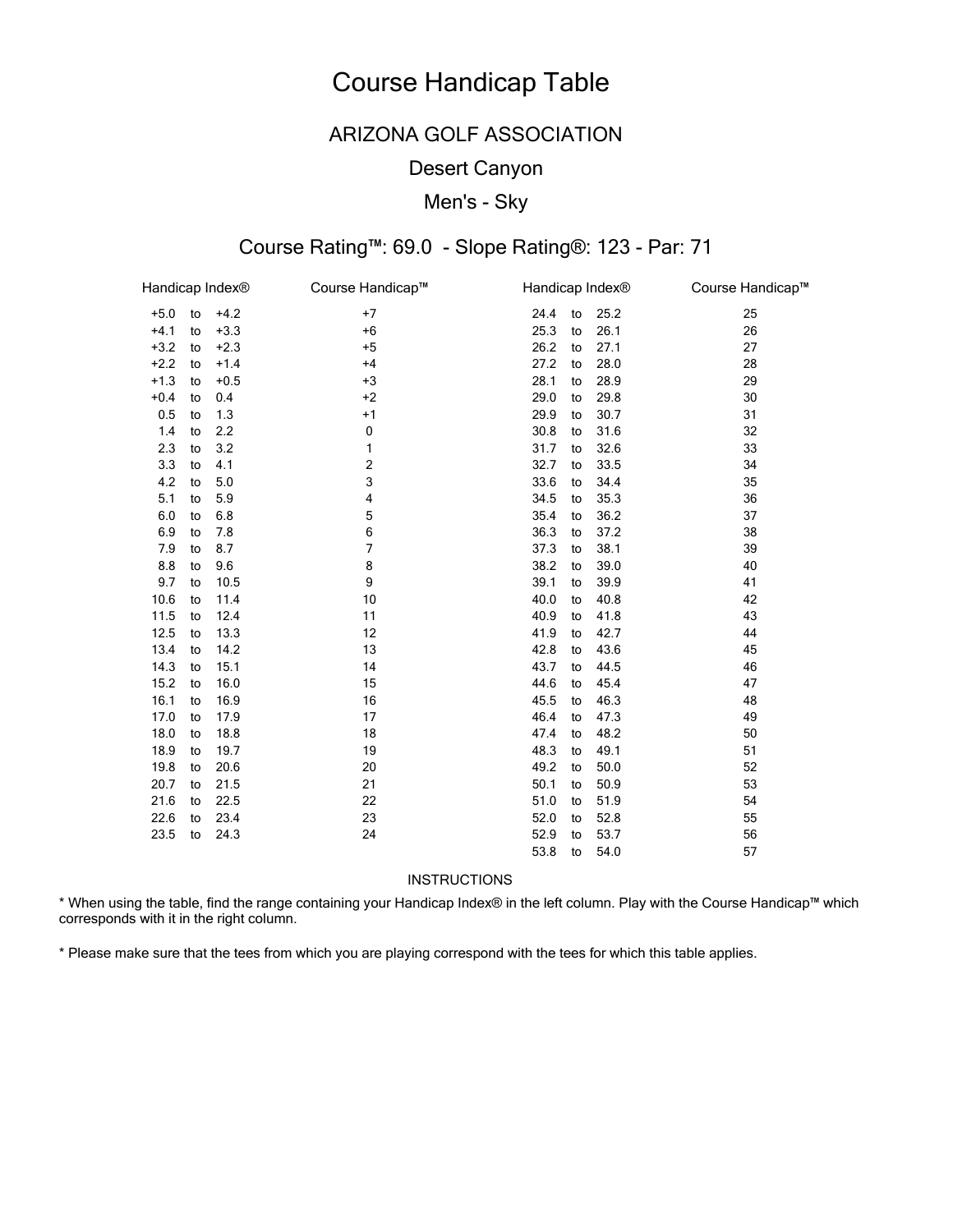## ARIZONA GOLF ASSOCIATION

### Desert Canyon

### Men's - Sky/Cactus

### Course Rating™: 68.6 - Slope Rating®: 122 - Par: 71

| Handicap Index® |    |        | Course Handicap™        | Handicap Index® |    |      | Course Handicap™ |
|-----------------|----|--------|-------------------------|-----------------|----|------|------------------|
| $+5.0$          | to | $+4.8$ | $+8$                    | 24.0            | to | 24.9 | 24               |
| $+4.7$          | to | $+3.8$ | $+7$                    | 25.0            | to | 25.8 | 25               |
| $+3.7$          | to | $+2.9$ | $+6$                    | 25.9            | to | 26.7 | 26               |
| $+2.8$          | to | $+2.0$ | $+5$                    | 26.8            | to | 27.6 | 27               |
| $+1.9$          | to | $+1.1$ | $+4$                    | 27.7            | to | 28.6 | 28               |
| $+1.0$          | to | $+0.1$ | $+3$                    | 28.7            | to | 29.5 | 29               |
| 0.0             | to | 0.8    | $+2$                    | 29.6            | to | 30.4 | 30               |
| 0.9             | to | 1.7    | $+1$                    | 30.5            | to | 31.3 | 31               |
| 1.8             | to | 2.6    | 0                       | 31.4            | to | 32.3 | 32               |
| 2.7             | to | 3.6    | 1                       | 32.4            | to | 33.2 | 33               |
| 3.7             | to | 4.5    | $\overline{\mathbf{c}}$ | 33.3            | to | 34.1 | 34               |
| 4.6             | to | 5.4    | 3                       | 34.2            | to | 35.1 | 35               |
| 5.5             | to | 6.3    | 4                       | 35.2            | to | 36.0 | 36               |
| 6.4             | to | 7.3    | 5                       | 36.1            | to | 36.9 | 37               |
| 7.4             | to | 8.2    | 6                       | 37.0            | to | 37.8 | 38               |
| 8.3             | to | 9.1    | 7                       | 37.9            | to | 38.8 | 39               |
| 9.2             | to | 10.0   | 8                       | 38.9            | to | 39.7 | 40               |
| 10.1            | to | 11.0   | 9                       | 39.8            | to | 40.6 | 41               |
| 11.1            | to | 11.9   | 10                      | 40.7            | to | 41.5 | 42               |
| 12.0            | to | 12.8   | 11                      | 41.6            | to | 42.5 | 43               |
| 12.9            | to | 13.8   | 12                      | 42.6            | to | 43.4 | 44               |
| 13.9            | to | 14.7   | 13                      | 43.5            | to | 44.3 | 45               |
| 14.8            | to | 15.6   | 14                      | 44.4            | to | 45.2 | 46               |
| 15.7            | to | 16.5   | 15                      | 45.3            | to | 46.2 | 47               |
| 16.6            | to | 17.5   | 16                      | 46.3            | to | 47.1 | 48               |
| 17.6            | to | 18.4   | 17                      | 47.2            | to | 48.0 | 49               |
| 18.5            | to | 19.3   | 18                      | 48.1            | to | 48.9 | 50               |
| 19.4            | to | 20.2   | 19                      | 49.0            | to | 49.9 | 51               |
| 20.3            | to | 21.2   | 20                      | 50.0            | to | 50.8 | 52               |
| 21.3            | to | 22.1   | 21                      | 50.9            | to | 51.7 | 53               |
| 22.2            | to | 23.0   | 22                      | 51.8            | to | 52.7 | 54               |
| 23.1            | to | 23.9   | 23                      | 52.8            | to | 53.6 | 55               |
|                 |    |        |                         | 53.7            | to | 54.0 | 56               |

#### INSTRUCTIONS

\* When using the table, find the range containing your Handicap Index® in the left column. Play with the Course Handicap™ which corresponds with it in the right column.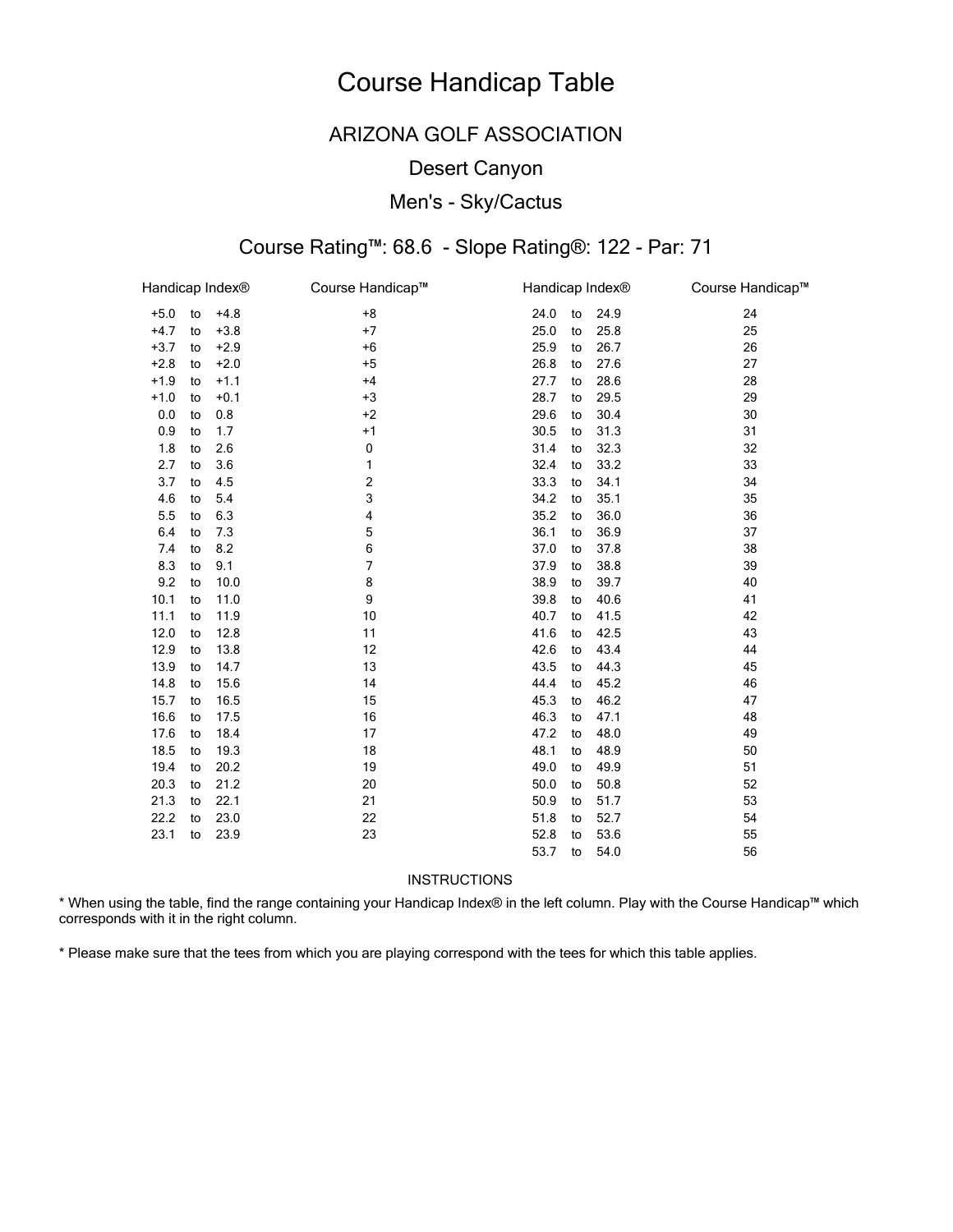## ARIZONA GOLF ASSOCIATION

### Desert Canyon

### Men's - Cactus

# Course Rating™: 67.3 - Slope Rating®: 121 - Par: 71

| Handicap Index® |    |        | Course Handicap™ | Handicap Index® |    |      | Course Handicap™ |
|-----------------|----|--------|------------------|-----------------|----|------|------------------|
| $+5.0$          | to | $+4.5$ | $+9$             | 24.5            | to | 25.4 | 23               |
| $+4.4$          | to | $+3.6$ | $+8$             | 25.5            | to | 26.3 | 24               |
| $+3.5$          | to | $+2.7$ | $+7$             | 26.4            | to | 27.2 | 25               |
| $+2.6$          | to | $+1.7$ | $+6$             | 27.3            | to | 28.2 | 26               |
| $+1.6$          | to | $+0.8$ | $+5$             | 28.3            | to | 29.1 | 27               |
| $+0.7$          | to | 0.1    | $+4$             | 29.2            | to | 30.0 | 28               |
| 0.2             | to | 1.1    | $+3$             | 30.1            | to | 31.0 | 29               |
| 1.2             | to | 2.0    | $+2$             | 31.1            | to | 31.9 | 30               |
| 2.1             | to | 2.9    | $+1$             | 32.0            | to | 32.8 | 31               |
| 3.0             | to | 3.9    | 0                | 32.9            | to | 33.8 | 32               |
| 4.0             | to | 4.8    | 1                | 33.9            | to | 34.7 | 33               |
| 4.9             | to | 5.7    | 2                | 34.8            | to | 35.6 | 34               |
| 5.8             | to | 6.7    | 3                | 35.7            | to | 36.6 | 35               |
| 6.8             | to | 7.6    | 4                | 36.7            | to | 37.5 | 36               |
| 7.7             | to | 8.5    | 5                | 37.6            | to | 38.4 | 37               |
| 8.6             | to | 9.5    | 6                | 38.5            | to | 39.4 | 38               |
| 9.6             | to | 10.4   | 7                | 39.5            | to | 40.3 | 39               |
| 10.5            | to | 11.3   | 8                | 40.4            | to | 41.2 | 40               |
| 11.4            | to | 12.3   | 9                | 41.3            | to | 42.2 | 41               |
| 12.4            | to | 13.2   | 10               | 42.3            | to | 43.1 | 42               |
| 13.3            | to | 14.1   | 11               | 43.2            | to | 44.0 | 43               |
| 14.2            | to | 15.1   | 12               | 44.1            | to | 45.0 | 44               |
| 15.2            | to | 16.0   | 13               | 45.1            | to | 45.9 | 45               |
| 16.1            | to | 16.9   | 14               | 46.0            | to | 46.8 | 46               |
| 17.0            | to | 17.9   | 15               | 46.9            | to | 47.8 | 47               |
| 18.0            | to | 18.8   | 16               | 47.9            | to | 48.7 | 48               |
| 18.9            | to | 19.7   | 17               | 48.8            | to | 49.6 | 49               |
| 19.8            | to | 20.7   | 18               | 49.7            | to | 50.6 | 50               |
| 20.8            | to | 21.6   | 19               | 50.7            | to | 51.5 | 51               |
| 21.7            | to | 22.5   | 20               | 51.6            | to | 52.4 | 52               |
| 22.6            | to | 23.5   | 21               | 52.5            | to | 53.4 | 53               |
| 23.6            | to | 24.4   | 22               | 53.5            | to | 54.0 | 54               |

**INSTRUCTIONS** 

\* When using the table, find the range containing your Handicap Index® in the left column. Play with the Course Handicap™ which corresponds with it in the right column.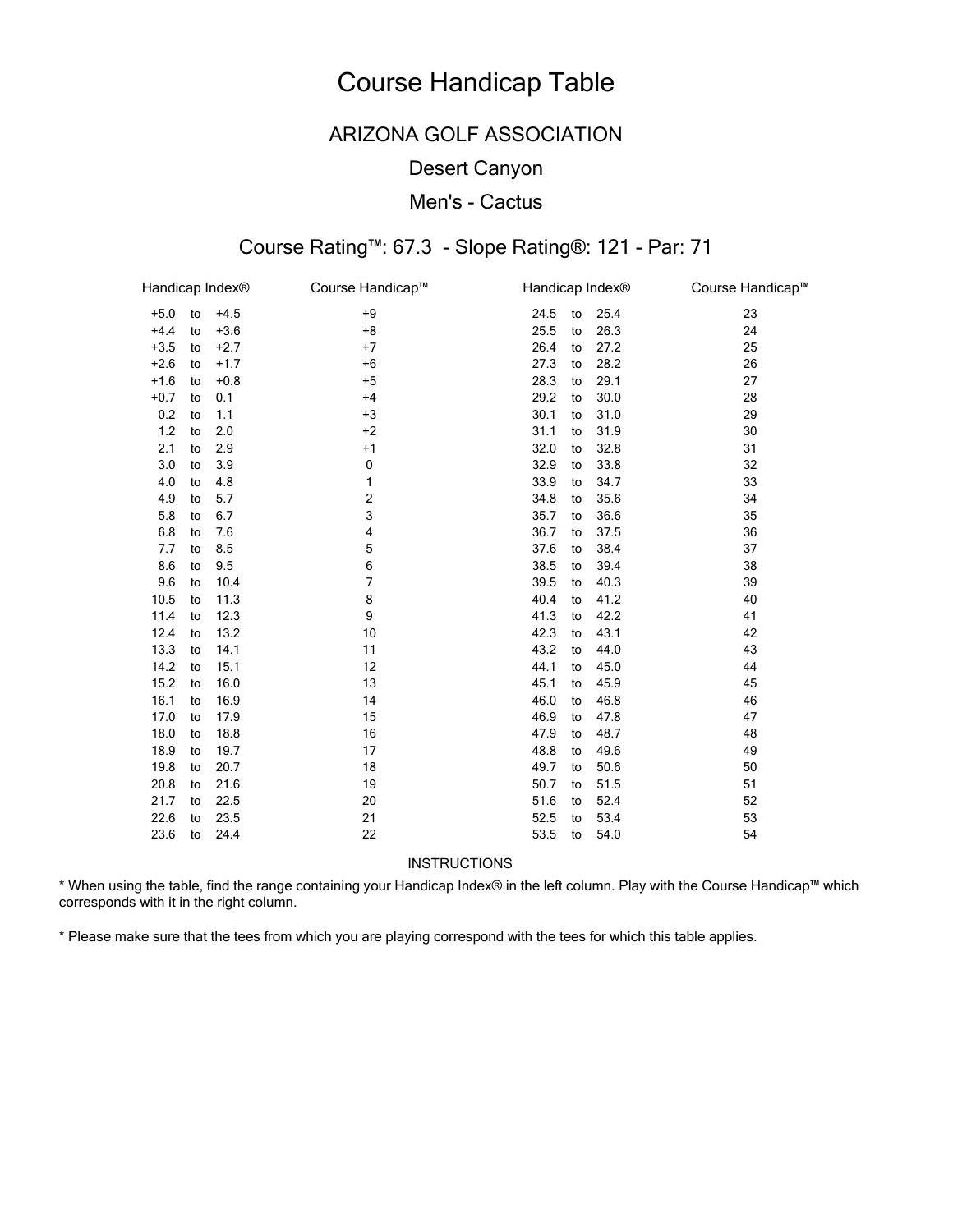## ARIZONA GOLF ASSOCIATION

### Desert Canyon

### Men's - Cactus/Sun

# Course Rating™: 65.4 - Slope Rating®: 112 - Par: 71

| Handicap Index® |    |        | Course Handicap™ | Handicap Index <sup>®</sup> |    |      | Course Handicap™ |
|-----------------|----|--------|------------------|-----------------------------|----|------|------------------|
| $+5.0$          | to | $+5.0$ | $+11$            | 24.4                        | to | 25.3 | 19               |
| $+4.9$          | to | $+4.0$ | $+10$            | 25.4                        | to | 26.3 | 20               |
| $+3.9$          | to | $+3.0$ | $+9$             | 26.4                        | to | 27.3 | 21               |
| $+2.9$          | to | $+2.0$ | $+8$             | 27.4                        | to | 28.3 | 22               |
| $+1.9$          | to | $+1.0$ | $+7$             | 28.4                        | to | 29.3 | 23               |
| $+0.9$          | to | 0.1    | $+6$             | 29.4                        | to | 30.3 | 24               |
| 0.2             | to | 1.1    | $+5$             | 30.4                        | to | 31.3 | 25               |
| 1.2             | to | 2.1    | $+4$             | 31.4                        | to | 32.3 | 26               |
| 2.2             | to | 3.1    | $+3$             | 32.4                        | to | 33.3 | 27               |
| 3.2             | to | 4.1    | $+2$             | 33.4                        | to | 34.4 | 28               |
| 4.2             | to | 5.1    | $+1$             | 34.5                        | to | 35.4 | 29               |
| $5.2\,$         | to | 6.1    | 0                | 35.5                        | to | 36.4 | 30               |
| 6.2             | to | 7.1    | 1                | 36.5                        | to | 37.4 | 31               |
| 7.2             | to | 8.1    | 2                | 37.5                        | to | 38.4 | 32               |
| 8.2             | to | 9.1    | 3                | 38.5                        | to | 39.4 | 33               |
| 9.2             | to | 10.1   | 4                | 39.5                        | to | 40.4 | 34               |
| 10.2            | to | 11.1   | 5                | 40.5                        | to | 41.4 | 35               |
| 11.2            | to | 12.2   | 6                | 41.5                        | to | 42.4 | 36               |
| 12.3            | to | 13.2   | 7                | 42.5                        | to | 43.4 | 37               |
| 13.3            | to | 14.2   | 8                | 43.5                        | to | 44.4 | 38               |
| 14.3            | to | 15.2   | 9                | 44.5                        | to | 45.5 | 39               |
| 15.3            | to | 16.2   | 10               | 45.6                        | to | 46.5 | 40               |
| 16.3            | to | 17.2   | 11               | 46.6                        | to | 47.5 | 41               |
| 17.3            | to | 18.2   | 12               | 47.6                        | to | 48.5 | 42               |
| 18.3            | to | 19.2   | 13               | 48.6                        | to | 49.5 | 43               |
| 19.3            | to | 20.2   | 14               | 49.6                        | to | 50.5 | 44               |
| 20.3            | to | 21.2   | 15               | 50.6                        | to | 51.5 | 45               |
| 21.3            | to | 22.2   | 16               | 51.6                        | to | 52.5 | 46               |
| 22.3            | to | 23.3   | 17               | 52.6                        | to | 53.5 | 47               |
| 23.4            | to | 24.3   | 18               | 53.6                        | to | 54.0 | 48               |

#### **INSTRUCTIONS**

\* When using the table, find the range containing your Handicap Index® in the left column. Play with the Course Handicap™ which corresponds with it in the right column.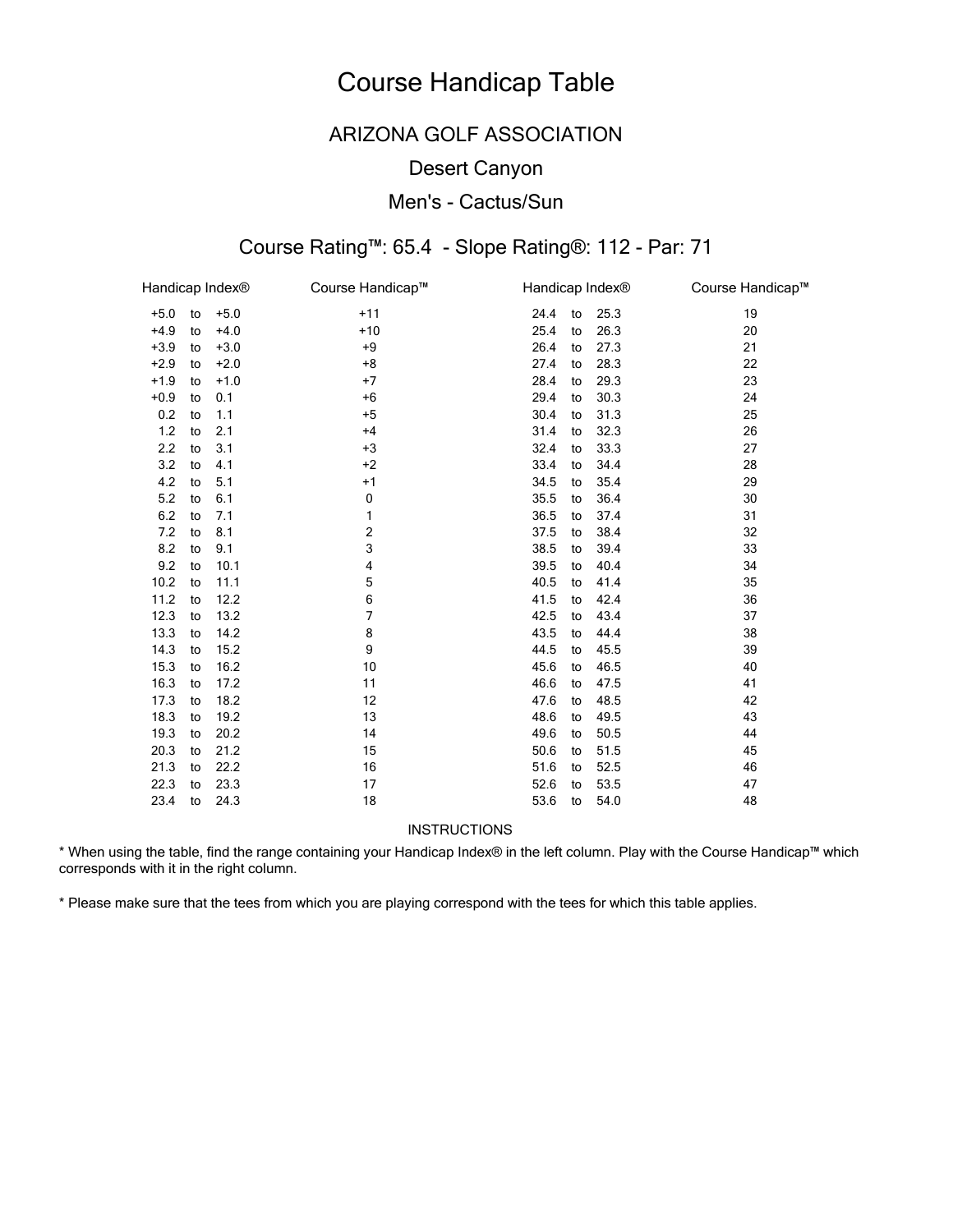## ARIZONA GOLF ASSOCIATION

### Desert Canyon

### Men's - Sun

# Course Rating™: 63.2 - Slope Rating®: 105 - Par: 71

| Handicap Index <sup>®</sup> |    |        | Course Handicap™ |      |    | Handicap Index <sup>®</sup> | Course Handicap™ |
|-----------------------------|----|--------|------------------|------|----|-----------------------------|------------------|
| $+5.0$                      | to | $+4.0$ | $+12$            | 24.0 | to | 25.0                        | 15               |
| $+3.9$                      | to | $+3.0$ | $+11$            | 25.1 | to | 26.1                        | 16               |
| $+2.9$                      | to | $+1.9$ | $+10$            | 26.2 | to | 27.2                        | 17               |
| $+1.8$                      | to | $+0.8$ | $+9$             | 27.3 | to | 28.3                        | 18               |
| $+0.7$                      | to | 0.3    | $+8$             | 28.4 | to | 29.3                        | 19               |
| 0.4                         | to | 1.3    | $+7$             | 29.4 | to | 30.4                        | 20               |
| 1.4                         | to | 2.4    | $+6$             | 30.5 | to | 31.5                        | 21               |
| 2.5                         | to | 3.5    | $+5$             | 31.6 | to | 32.6                        | 22               |
| 3.6                         | to | 4.6    | $+4$             | 32.7 | to | 33.6                        | 23               |
| 4.7                         | to | 5.7    | $+3$             | 33.7 | to | 34.7                        | 24               |
| 5.8                         | to | 6.7    | $+2$             | 34.8 | to | 35.8                        | 25               |
| 6.8                         | to | 7.8    | $+1$             | 35.9 | to | 36.9                        | 26               |
| 7.9                         | to | 8.9    | 0                | 37.0 | to | 37.9                        | 27               |
| 9.0                         | to | 10.0   | 1                | 38.0 | to | 39.0                        | 28               |
| 10.1                        | to | 11.0   | 2                | 39.1 | to | 40.1                        | 29               |
| 11.1                        | to | 12.1   | 3                | 40.2 | to | 41.2                        | 30               |
| 12.2                        | to | 13.2   | 4                | 41.3 | to | 42.2                        | 31               |
| 13.3                        | to | 14.3   | 5                | 42.3 | to | 43.3                        | 32               |
| 14.4                        | to | 15.3   | 6                | 43.4 | to | 44.4                        | 33               |
| 15.4                        | to | 16.4   | 7                | 44.5 | to | 45.5                        | 34               |
| 16.5                        | to | 17.5   | 8                | 45.6 | to | 46.5                        | 35               |
| 17.6                        | to | 18.6   | 9                | 46.6 | to | 47.6                        | 36               |
| 18.7                        | to | 19.6   | 10               | 47.7 | to | 48.7                        | 37               |
| 19.7                        | to | 20.7   | 11               | 48.8 | to | 49.8                        | 38               |
| 20.8                        | to | 21.8   | 12               | 49.9 | to | 50.9                        | 39               |
| 21.9                        | to | 22.9   | 13               | 51.0 | to | 51.9                        | 40               |
| 23.0                        | to | 23.9   | 14               | 52.0 | to | 53.0                        | 41               |
|                             |    |        |                  | 53.1 | to | 54.0                        | 42               |

#### **INSTRUCTIONS**

\* When using the table, find the range containing your Handicap Index® in the left column. Play with the Course Handicap™ which corresponds with it in the right column.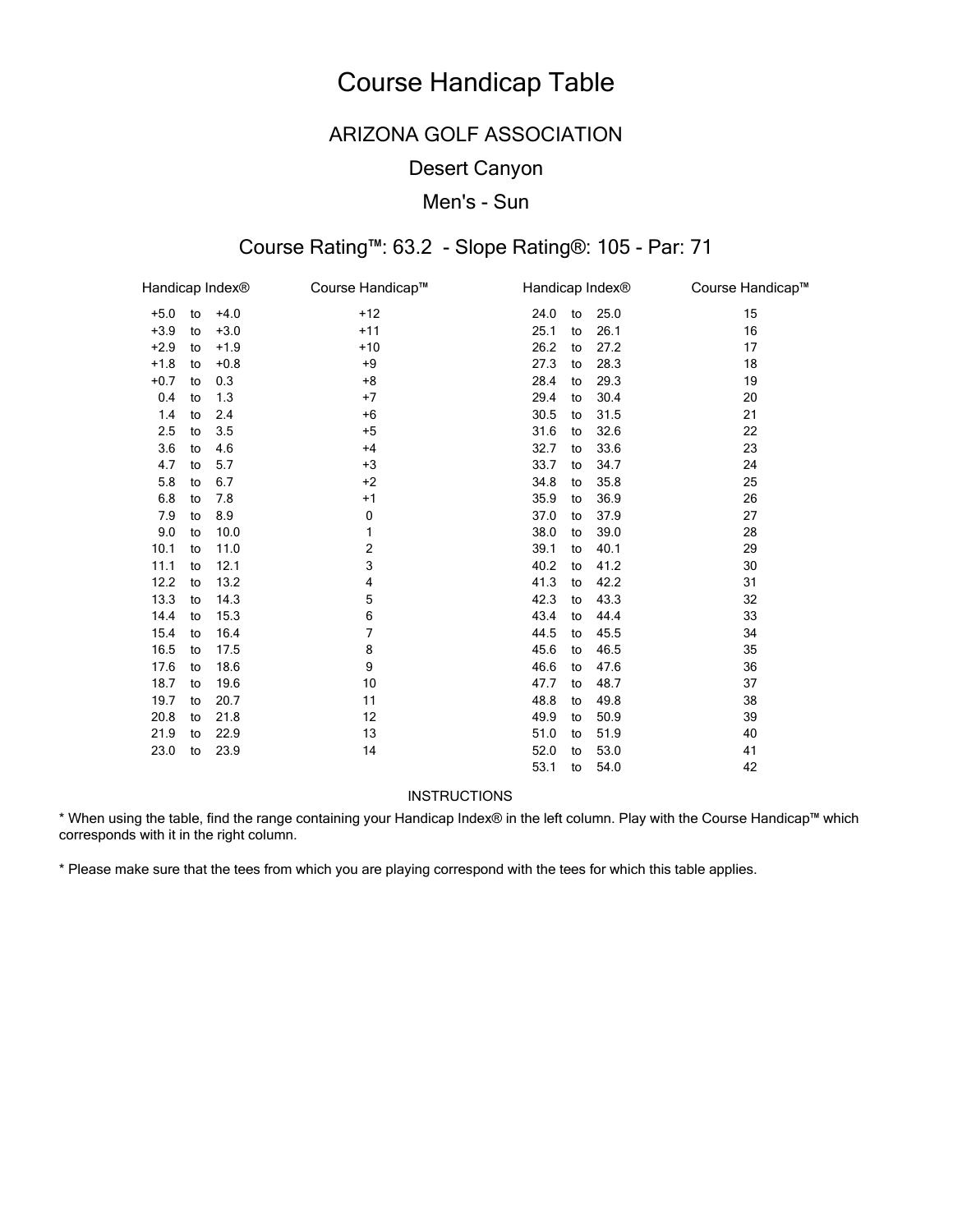## ARIZONA GOLF ASSOCIATION

### Desert Canyon

### Women's - Cactus (Middle)

# Course Rating™: 73.0 - Slope Rating®: 123 - Par: 71

| Handicap Index® |    |        | Course Handicap™ | Handicap Index® |    |      | Course Handicap™ |
|-----------------|----|--------|------------------|-----------------|----|------|------------------|
| $+5.0$          | to | $+4.2$ | $+3$             | 24.4            | to | 25.2 | 29               |
| $+4.1$          | to | $+3.3$ | $+2$             | 25.3            | to | 26.1 | 30               |
| $+3.2$          | to | $+2.3$ | $+1$             | 26.2            | to | 27.1 | 31               |
| $+2.2$          | to | $+1.4$ | $\mathbf 0$      | 27.2            | to | 28.0 | 32               |
| $+1.3$          | to | $+0.5$ | 1                | 28.1            | to | 28.9 | 33               |
| $+0.4$          | to | 0.4    | 2                | 29.0            | to | 29.8 | 34               |
| 0.5             | to | 1.3    | 3                | 29.9            | to | 30.7 | 35               |
| 1.4             | to | 2.2    | 4                | 30.8            | to | 31.6 | 36               |
| 2.3             | to | 3.2    | 5                | 31.7            | to | 32.6 | 37               |
| 3.3             | to | 4.1    | 6                | 32.7            | to | 33.5 | 38               |
| 4.2             | to | 5.0    | 7                | 33.6            | to | 34.4 | 39               |
| 5.1             | to | 5.9    | 8                | 34.5            | to | 35.3 | 40               |
| 6.0             | to | 6.8    | 9                | 35.4            | to | 36.2 | 41               |
| 6.9             | to | 7.8    | 10               | 36.3            | to | 37.2 | 42               |
| 7.9             | to | 8.7    | 11               | 37.3            | to | 38.1 | 43               |
| 8.8             | to | 9.6    | 12               | 38.2            | to | 39.0 | 44               |
| 9.7             | to | 10.5   | 13               | 39.1            | to | 39.9 | 45               |
| 10.6            | to | 11.4   | 14               | 40.0            | to | 40.8 | 46               |
| 11.5            | to | 12.4   | 15               | 40.9            | to | 41.8 | 47               |
| 12.5            | to | 13.3   | 16               | 41.9            | to | 42.7 | 48               |
| 13.4            | to | 14.2   | 17               | 42.8            | to | 43.6 | 49               |
| 14.3            | to | 15.1   | 18               | 43.7            | to | 44.5 | 50               |
| 15.2            | to | 16.0   | 19               | 44.6            | to | 45.4 | 51               |
| 16.1            | to | 16.9   | 20               | 45.5            | to | 46.3 | 52               |
| 17.0            | to | 17.9   | 21               | 46.4            | to | 47.3 | 53               |
| 18.0            | to | 18.8   | 22               | 47.4            | to | 48.2 | 54               |
| 18.9            | to | 19.7   | 23               | 48.3            | to | 49.1 | 55               |
| 19.8            | to | 20.6   | 24               | 49.2            | to | 50.0 | 56               |
| 20.7            | to | 21.5   | 25               | 50.1            | to | 50.9 | 57               |
| 21.6            | to | 22.5   | 26               | 51.0            | to | 51.9 | 58               |
| 22.6            | to | 23.4   | 27               | 52.0            | to | 52.8 | 59               |
| 23.5            | to | 24.3   | 28               | 52.9            | to | 53.7 | 60               |
|                 |    |        |                  | 53.8            | to | 54.0 | 61               |

#### INSTRUCTIONS

\* When using the table, find the range containing your Handicap Index® in the left column. Play with the Course Handicap™ which corresponds with it in the right column.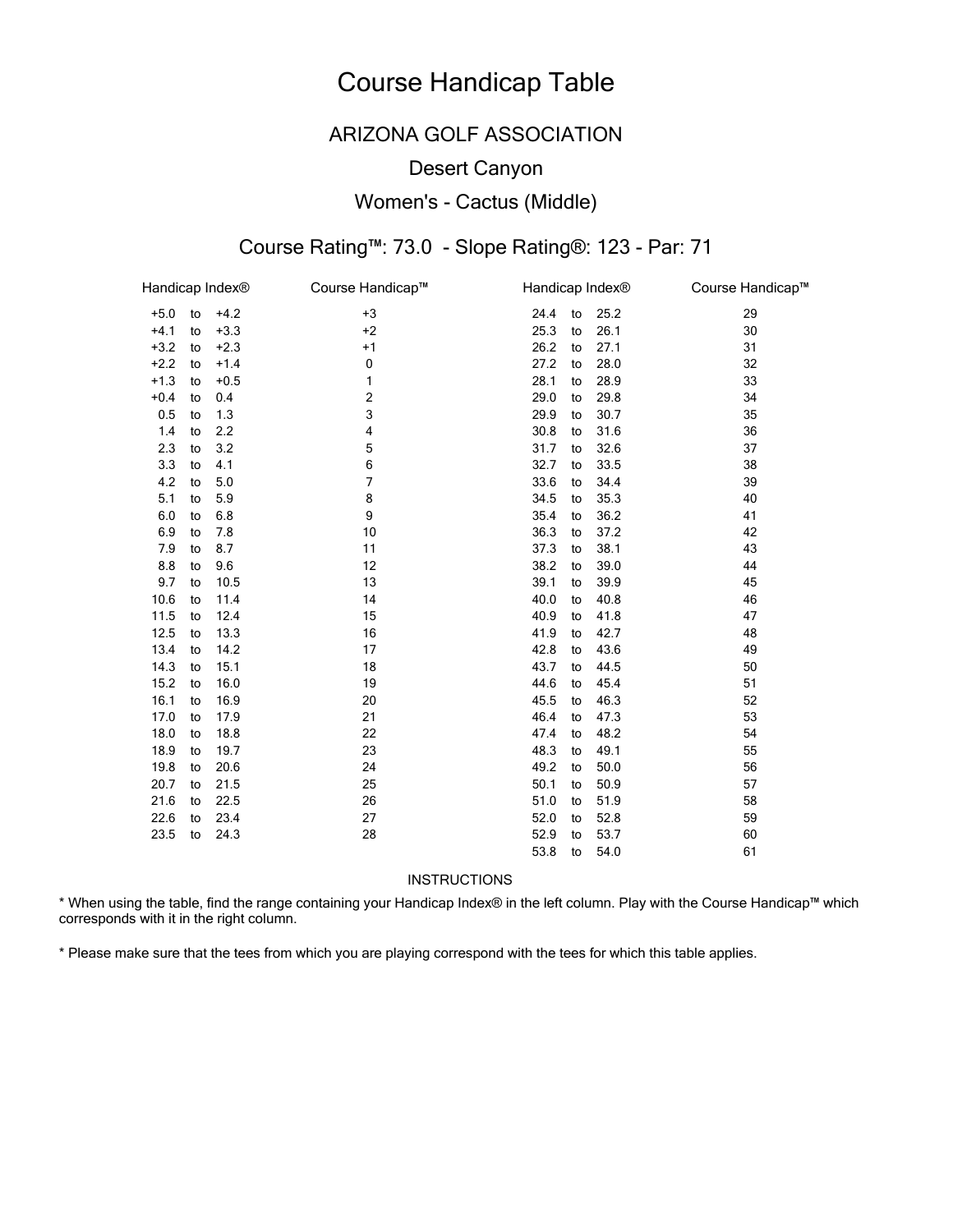## ARIZONA GOLF ASSOCIATION

### Desert Canyon

### Women's - Cactus/Sun

# Course Rating™: 71.0 - Slope Rating®: 120 - Par: 71

| Handicap Index® |    |        | Course Handicap™ | Handicap Index® |    |      | Course Handicap™ |
|-----------------|----|--------|------------------|-----------------|----|------|------------------|
| $+5.0$          | to | $+4.3$ | $+5$             | 24.1            | to | 24.9 | 26               |
| $+4.2$          | to | $+3.3$ | $+4$             | 25.0            | to | 25.8 | 27               |
| $+3.2$          | to | $+2.4$ | $+3$             | 25.9            | to | 26.8 | 28               |
| $+2.3$          | to | $+1.5$ | $+2$             | 26.9            | to | 27.7 | 29               |
| $+1.4$          | to | $+0.5$ | $+1$             | 27.8            | to | 28.7 | 30               |
| $+0.4$          | to | 0.4    | 0                | 28.8            | to | 29.6 | 31               |
| 0.5             | to | 1.4    | 1                | 29.7            | to | 30.6 | 32               |
| 1.5             | to | 2.3    | 2                | 30.7            | to | 31.5 | 33               |
| 2.4             | to | 3.2    | 3                | 31.6            | to | 32.4 | 34               |
| 3.3             | to | 4.2    | 4                | 32.5            | to | 33.4 | 35               |
| 4.3             | to | 5.1    | 5                | 33.5            | to | 34.3 | 36               |
| 5.2             | to | 6.1    | 6                | 34.4            | to | 35.3 | 37               |
| $6.2\,$         | to | 7.0    | $\overline{7}$   | 35.4            | to | 36.2 | 38               |
| 7.1             | to | 8.0    | 8                | 36.3            | to | 37.1 | 39               |
| 8.1             | to | 8.9    | 9                | 37.2            | to | 38.1 | 40               |
| 9.0             | to | 9.8    | 10               | 38.2            | to | 39.0 | 41               |
| 9.9             | to | 10.8   | 11               | 39.1            | to | 40.0 | 42               |
| 10.9            | to | 11.7   | 12               | 40.1            | to | 40.9 | 43               |
| 11.8            | to | 12.7   | 13               | 41.0            | to | 41.9 | 44               |
| 12.8            | to | 13.6   | 14               | 42.0            | to | 42.8 | 45               |
| 13.7            | to | 14.5   | 15               | 42.9            | to | 43.7 | 46               |
| 14.6            | to | 15.5   | 16               | 43.8            | to | 44.7 | 47               |
| 15.6            | to | 16.4   | 17               | 44.8            | to | 45.6 | 48               |
| 16.5            | to | 17.4   | 18               | 45.7            | to | 46.6 | 49               |
| 17.5            | to | 18.3   | 19               | 46.7            | to | 47.5 | 50               |
| 18.4            | to | 19.3   | 20               | 47.6            | to | 48.4 | 51               |
| 19.4            | to | 20.2   | 21               | 48.5            | to | 49.4 | 52               |
| 20.3            | to | 21.1   | 22               | 49.5            | to | 50.3 | 53               |
| 21.2            | to | 22.1   | 23               | 50.4            | to | 51.3 | 54               |
| 22.2            | to | 23.0   | 24               | 51.4            | to | 52.2 | 55               |
| 23.1            | to | 24.0   | 25               | 52.3            | to | 53.2 | 56               |
|                 |    |        |                  | 53.3            | to | 54.0 | 57               |

**INSTRUCTIONS** 

\* When using the table, find the range containing your Handicap Index® in the left column. Play with the Course Handicap™ which corresponds with it in the right column.